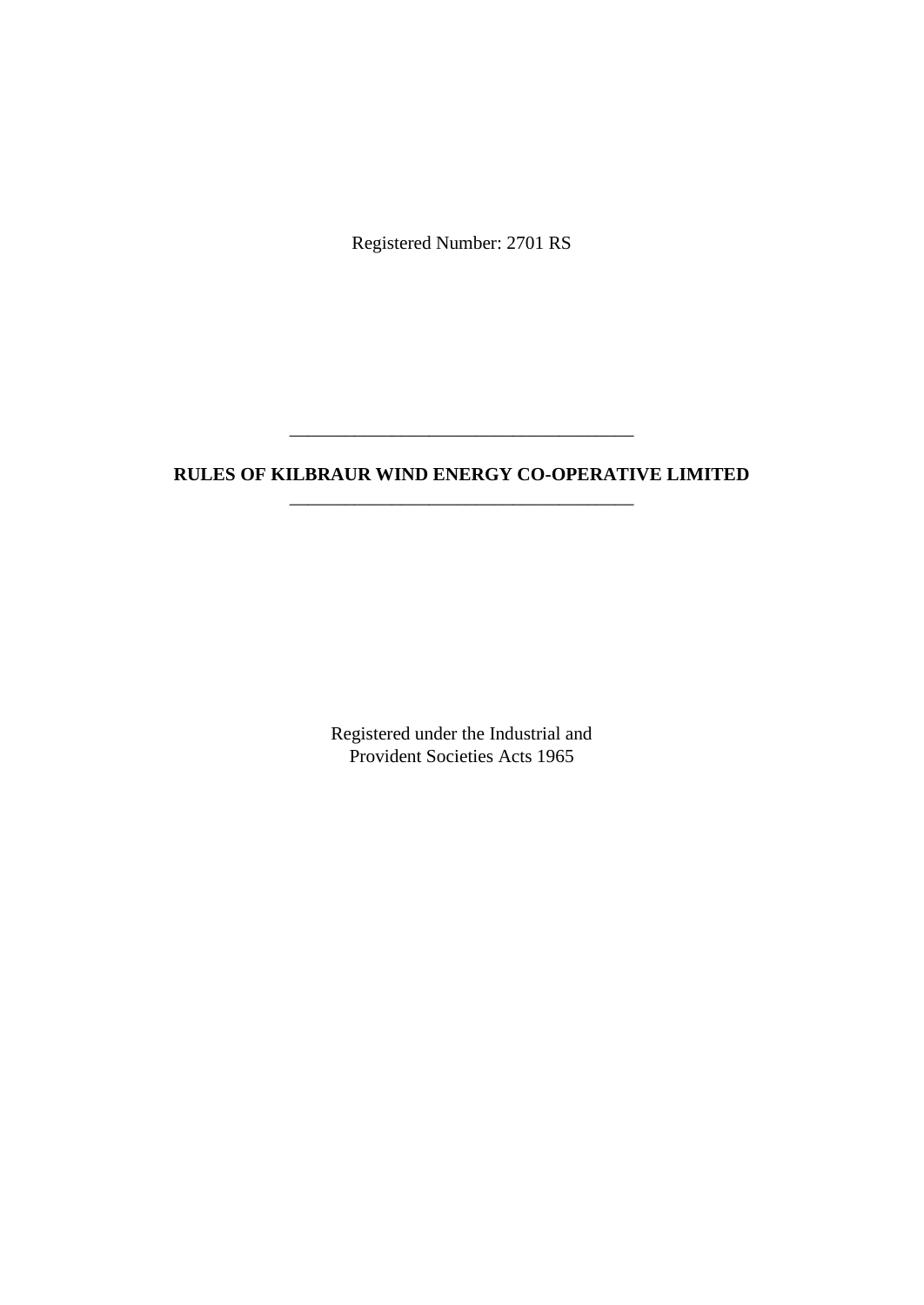# RULES OF KILBRAUR WIND ENERGY CO-OPERATIVE LIMITED

Registered under the Industrial and Provident Societies Acts 1965 ("the Act")

### **1. NAME**

 The name of the Society (referred to in these Rules as "the Co-operative") shall be Kilbraur Wind Energy Co-operative Limited.

## **2. OBJECTS**

- The objects of the Co-operative shall be to carry on as a bona fide co-operative, for the benefit of its members, the business ("the Business") of:-
- 2.1 the development, management, generation, transmission and supply of energy from renewable energy sources;
- 2.2 the conservation of energy through advice on energy efficiency including energy efficient products and the supply of energy efficient products and such other activities of a general commercial company as the members shall agree by amendment to these Rules from time to time; and
- 2.3 the promotion of awareness of environmental and related issues and support for educational initiatives related to renewable energy.

### **3. POWERS**

The Co-operative shall have full power to do all things necessary or expedient for the fulfilment of its objects and in particular:

- 3.1 to invest (without limitation of those powers) any part of the funds of the Cooperative by the authority of the board of directors of the Co-operative ("the Board") in accordance with the Act, including the granting of loans to and/or the acquisition or disposal of any assets or shares in any society registered under the Act or any company registered under the Companies Act from time in force involved in renewable energy;
- 3.2 to issue ordinary shares of the Co-operative; and
- 3.3 to make gifts and donations to energy conservation and environmental initiatives whether charitable or otherwise.

### **4. REGISTERED OFFICE**

The Registered Office of the Co-operative shall be at Office 1.6, Hamilton Business Centre, 194 Quarry Street, Hamilton, ML3 6QR.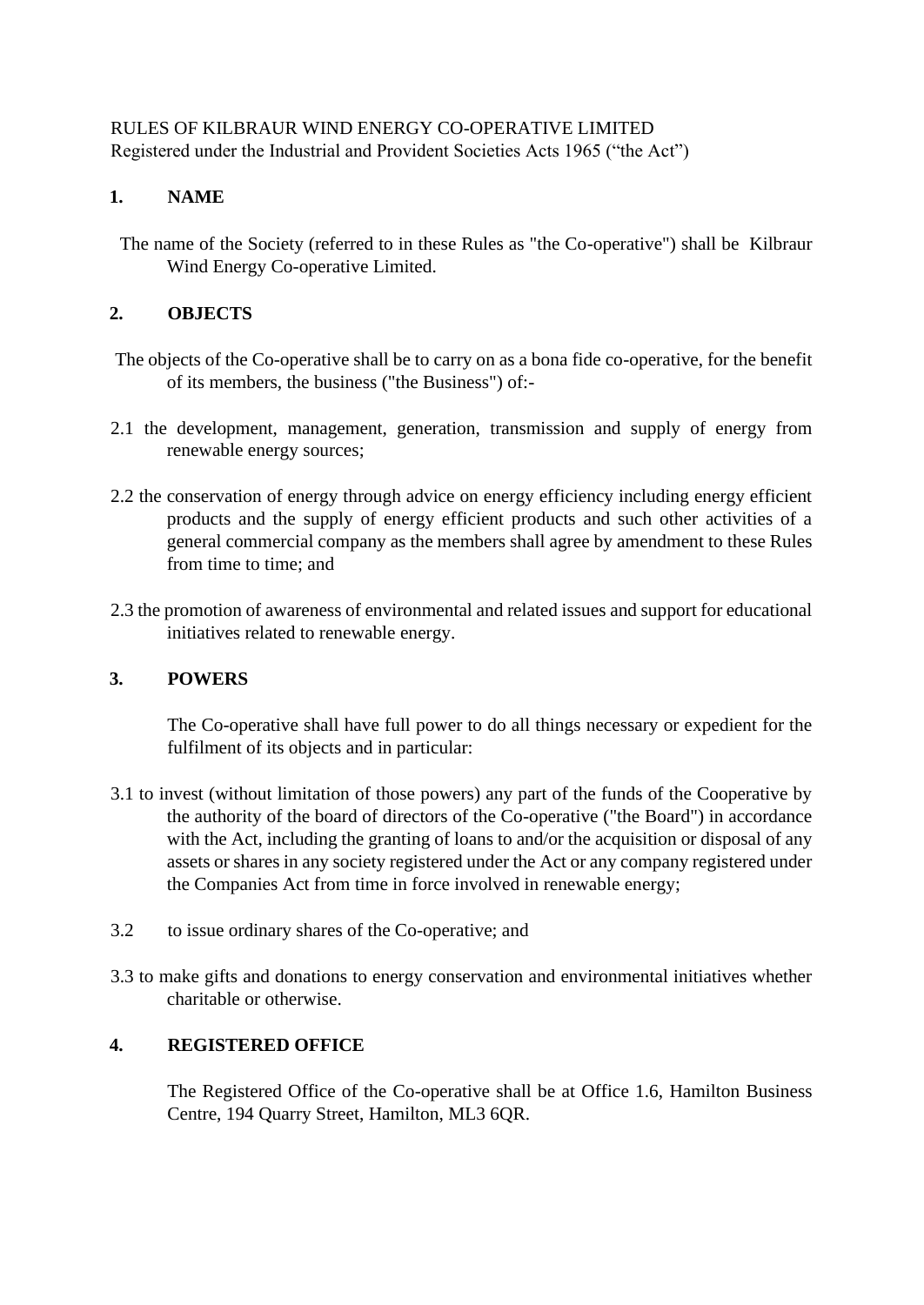## **5. MEMBERSHIP**

- 5.1 The Board, at its sole discretion, may admit to membership any person or body corporate who or which is an electricity consumer (or the spouse or partner or relative of such person or associated with such body corporate) and who or which has agreed to pay to the Co-operative any subscription or other sum due in respect of such membership.
- 5.2 Applications for membership shall be in such form as the Board may from time to time direct and shall contain an application, in the approved form, to the Co-operative for at least one share in the Co-operative.
- 5.3 The Board may from time to time establish schemes to permit applicants for membership to save monies to purchase shares in the Co-operative.
- 5.4 The Co-operative shall keep at its registered office a register of members in which the secretary of the Co-operative ("the Secretary") shall enter the following particulars:-
	- (a) the names and address of each member;
	- (b) a statement of the number of shares held by each member, and the amount paid up on such shares;
	- (c) a statement of other property in the Co-operative, whether in loans or otherwise, held by each member; and
	- (d) the date on which each member's name was entered in the register as a member and the date on which any member ceased to be a member.
- 5.5 Any member changing her/his/its address shall notify the Secretary in writing within twenty-one days.

#### **6. CESSATION OF MEMBERSHIP**

- 6.1 A member shall cease to be a member if s/he or it:-
	- (a) dies or becomes bankrupt; or
	- (b) is wound up or becomes insolvent; or
	- (c) ceases to qualify for membership under the provisions of these Rules; or
	- (d) resigns in writing to the Secretary; or
	- (e) transfers all her/his/its shares to another member or a new member in accordance with Rule 14; or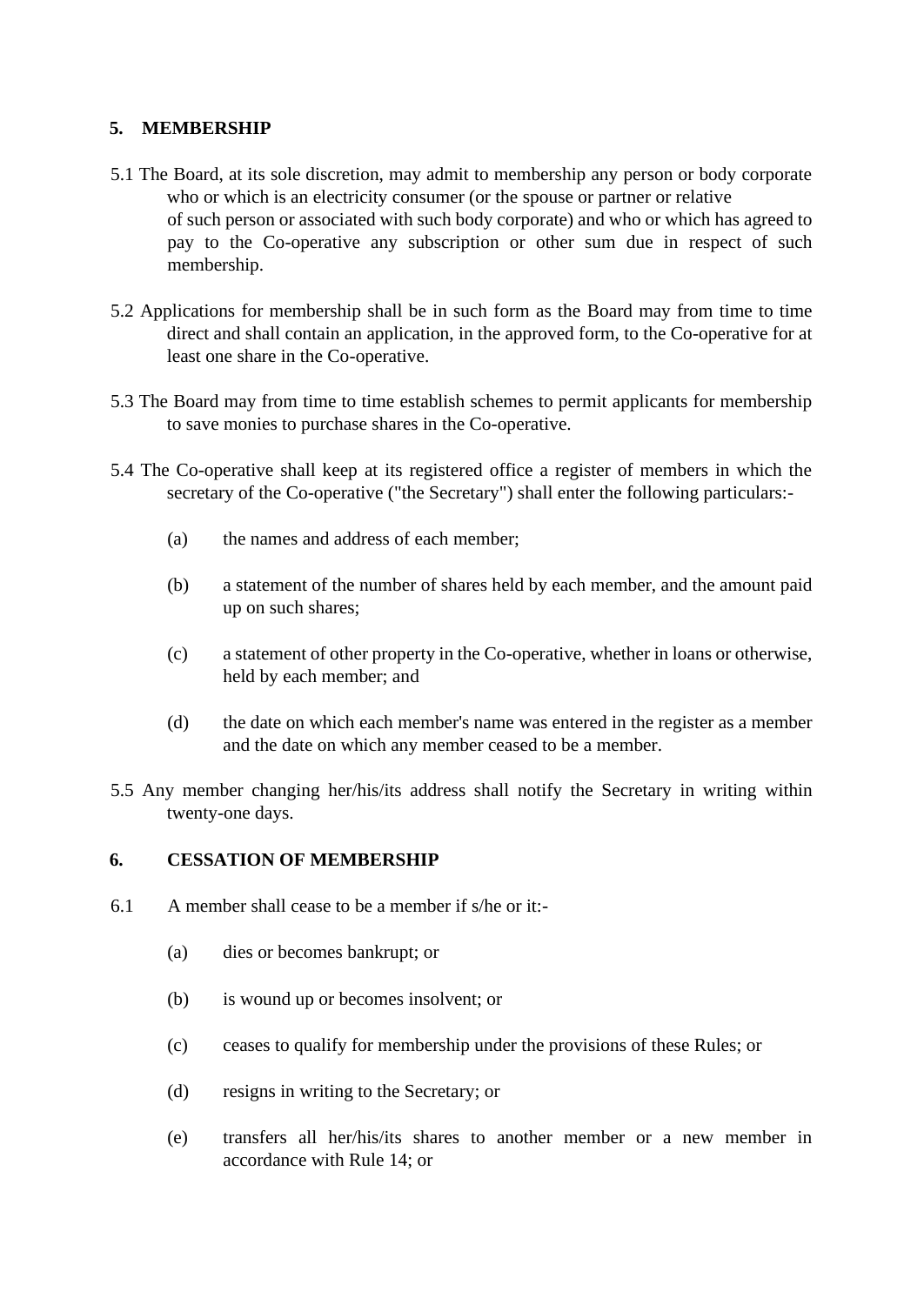- (f) withdraws all her/his/its shares in accordance with Rule 15; or
- $(g)$  is expelled from membership in accordance with Rule 6.4.
- 6.2 When membership ceases the Board shall in its absolute discretion either:-
	- (a) transfer the shares to any other member of the Co-operative who is willing to purchase such shares; or
	- (b) permit the shares to be withdrawn in accordance with Rule 15.
	- 6.3 A member may withdraw from the Co-operative by withdrawing or transferring all her/his/its shares in accordance with Rules 14 and 15. In the event that a right to withdraw has been suspended a member may withdraw by surrendering all her/his/its shares to the Co-operative. Upon such surrender the board may at their discretion pay to the withdrawing member any amount not exceeding the nominal value of the shares surrendered.
	- 6.4 A member may be expelled for conduct prejudicial to the Co-operative by a resolution passed at any meeting of the Board, provided that due notice of the conduct alleged against her/him/it has been given and that the member whose expulsion is to be considered shall be given the opportunity to state her/his/its case to the meeting of the Board. If on due notice having been served the member fails to attend the meeting, the Board may proceed in the member's absence.
	- 6.5 If the Co-operative has been unable to contact a member for a period of seven years due to a member's change of address, name, or any other circumstance, the Board may at its discretion expel such a member and apply any unclaimed monies for the purposes of the Co-operative.

### **7. GENERAL MEETINGS**

- 7.1 General Meetings of members of the Co-operative shall be convened by the Secretary, upon the order of the Board, giving all members not less than twenty-one clear days notice of the date, time and place at which the meeting is to be held and the business which is to be transacted at that meeting. The Secretary shall also call a General Meeting at the written request of ten per cent or more of the membership.
- 7.2 An Annual General Meeting shall be held within seven months of the close of the financial year of the Co-operative, the business of which shall include, inter alia, without limitation:-
	- (a) the receipt of the accounts and balance sheet and of the reports of the Board and the auditor;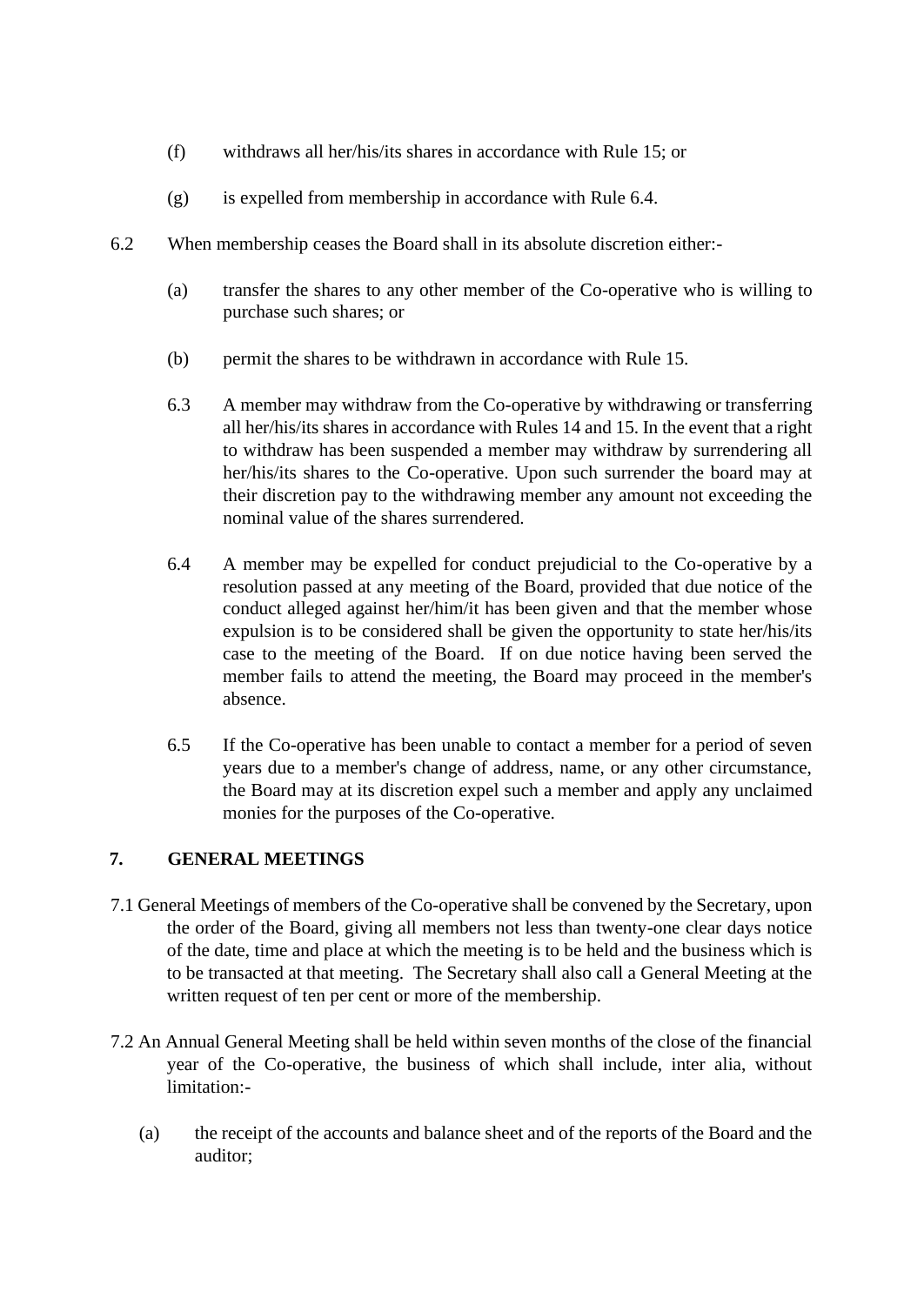- (b) the appointment of an auditor;
- (c) the election of any director to the Board; and
- (d) the application of surplus funds.

#### **8. PROCEEDINGS AT GENERAL MEETING**

- 8.1 Any member which is a body corporate may by a resolution of its governing body appoint a representative to act on its behalf and vote at any meeting of the Cooperative. A copy of the resolution executed by an authorised person of the body corporate shall be deposited with the Secretary.
- 8.2 Every member present at a General Meeting shall have one vote only on each question to be decided, and questions shall be resolved by a simple majority of votes, unless the matter has been submitted to a postal ballot under Rule 8.7, in which case the aggregate of the postal votes and votes of members present shall determine the vote. In the event of a tie, the Chairperson shall have a casting vote. Proxy voting shall be permitted at the sole discretion of the Board.
- 8.3 No business shall be transacted at a General Meeting unless a quorum is present in person or by proxy (if permitted). Unless and until otherwise decided by the Cooperative in General Meetings a quorum shall be three members of the Co-operative.
- 8.4 If within half an hour from the time appointed for the meeting a quorum is not present, the meeting, if convened upon the requisition of members, shall be dissolved. In any other case it shall stand adjourned until the same day in the next week at the same time and same place or otherwise as the Board may direct, and all members shall be given such notice of the adjourned meeting as is practicable. The members present at a meeting so adjourned shall constitute a quorum,
- 8.5 The accidental omission to give notice of a meeting to, or the non-receipt of notice of a meeting by, any person entitled to receive notice shall not invalidate the proceedings at that meeting.
- 8.6 At any General Meeting a resolution put to the vote of the meeting shall be decided on a show of hands. A declaration by the Chairperson that a resolution has on the show of hands been carried or lost with an entry to that effect in the book containing the minutes of the proceedings of the Co-operative shall be conclusive evidence of the fact without proof of the number or proportions of the votes recorded in favour or against such resolution.
- 8.7 The Co-operative, by resolution at a General Meeting, may choose to submit any or all votes at any or all subsequent meetings on the election or re-election of Directors and any other business to be transacted at a General Meeting to a postal ballot.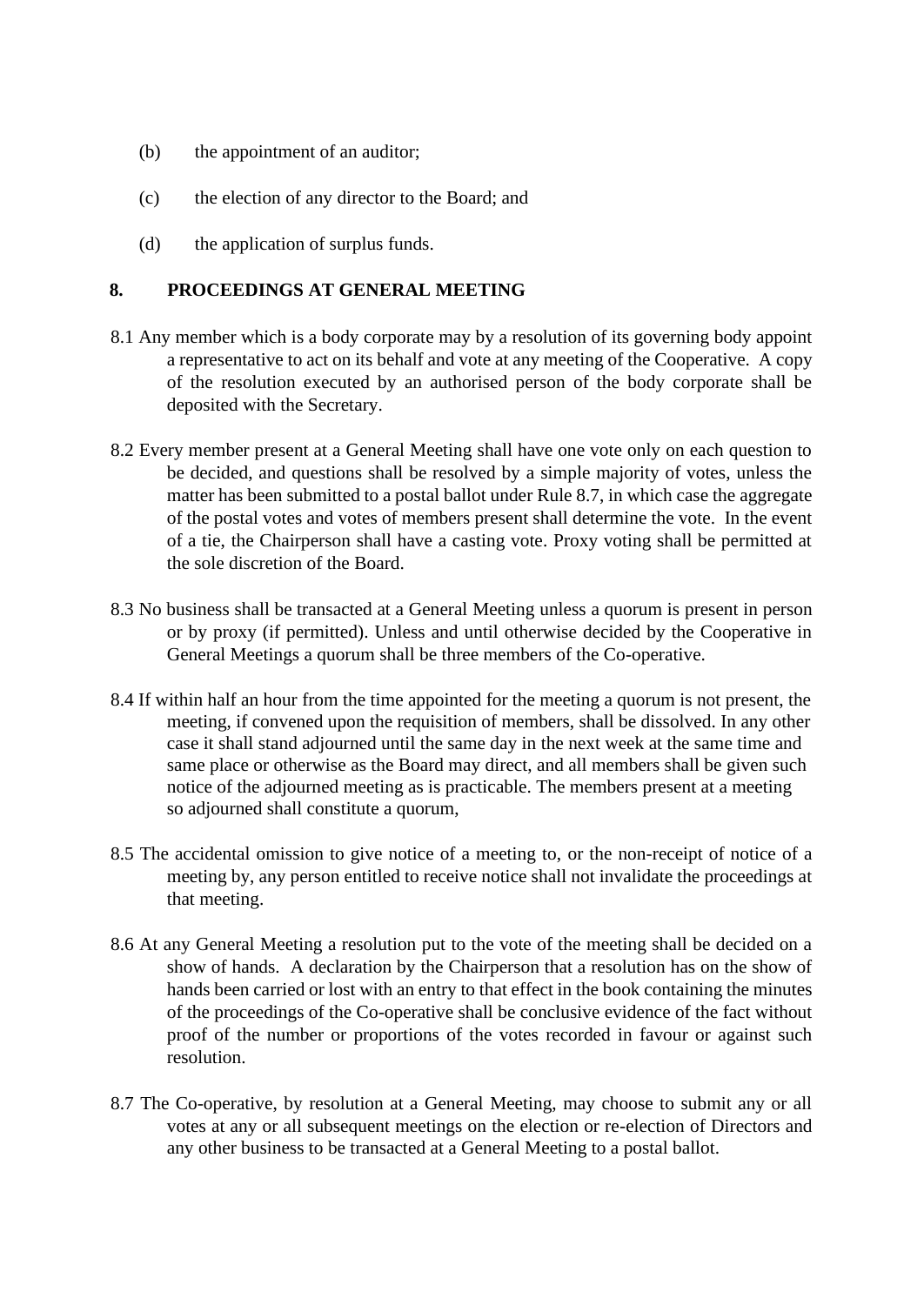- 8.8 Any notice of postal ballot shall:
	- (a) state the purpose of the ballot, the closing date and time of the ballot;
	- (b) be sent to each eligible member by post at his or her registered address;
	- (c) be accompanied by a voting paper which in the case of an election or reelection of Directors shall state the number of Directors to be elected and reelected and contain a list of the eligible candidates (distinguishing between retiring Directors and other candidates);
	- (d) be accompanied in the case of an election or re-election of Directors by any election address of not more than 500 words; and
	- (e) be sent so as to reach eligible members not less than 21 clear days before the closing date of the ballot.

### **9. AMENDMENT TO RULES**

- 9.1 Any of these Rules may be rescinded or amended, or a new Rule made, by a vote of a simple majority of the members of the Co-operative voting at a General Meeting whether present in person or by proxy or by postal votes cast, if a postal ballot has been approved for the resolution of this question of which twenty-one clear days' notice has been given, such notice to include details of the change(s) to be made at that General Meeting.
- 9.2 No amendment of these Rules is valid until it is registered by the Registrar.

### **10. MERGERS WITH OTHER CO-OPERATIVES**

Subject to the Act, the Co-operative shall, with the agreement of three quarters of the members of the Co-operative voting at a General Meeting whether present in person or by proxy or by postal votes cast, if a postal ballot has been approved for the resolution of this question of which twenty-one clear days' notice has been given, such notice to include details of the change(s) to be made at that General Meeting, have the power to accept the transfer of engagements from, or amalgamate with any other cooperative having similar objects registered under the Act.

# **11. THE BOARD OF DIRECTORS**

- 11.1 The governance of the Co-operative shall be vested in the Board. Subject to the provisions of these Rules, the directors of the Co-operative ("the Directors") may regulate their proceedings as they see fit.
- 11.2 The Board shall comprise: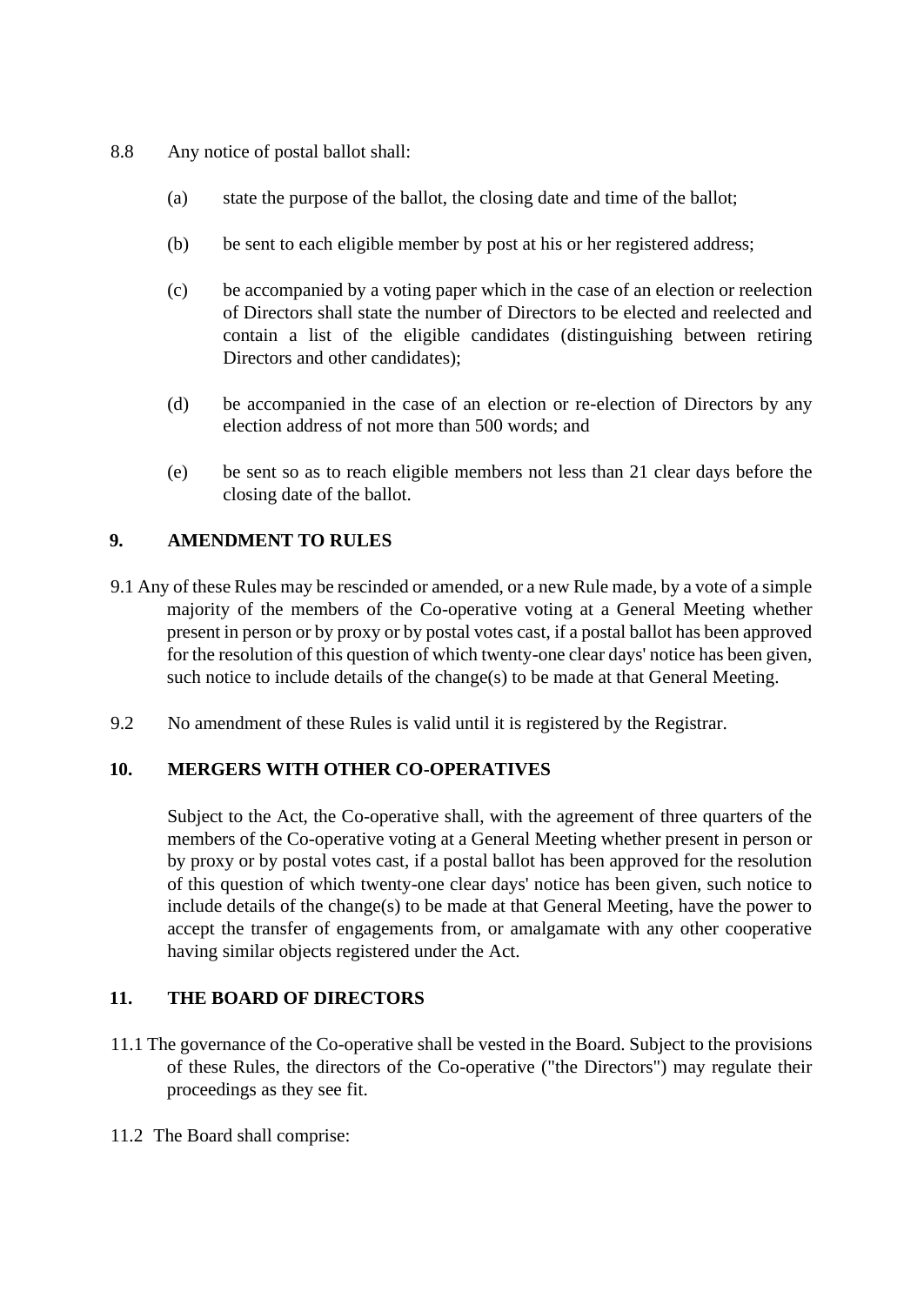- (a) not less than three but no more than seven Directors.
- (b) at its discretion, the Board may elect up to two additional Directors to represent a named member (being a body corporate, co-operative, or other institution) where in the Board's reasonable opinion such member can provide a significant benefit to the Co-operative. Any Director so appointed shall not be required to retire by rotation in accordance with Clause 11.7, but shall be considered for reappointment or substitution every two years in consultation with the named member. In all other cases only members of the Co-operative aged eighteen years or over shall be eligible to be elected as a Director. Subject as aforesaid, the Directors may appoint a person who is willing to act to be a Director.
- 11.3 The quorum necessary for the transaction of businesses at a meeting of the Board shall be three.
- 11.4 A Director may, and the Secretary at the request of a Director shall, call a meeting of the Board by giving reasonable notice.
- 11.5 A Director may be removed from office at any time by a majority vote at a General Meeting called for such purpose.
- 11.6 The remuneration of Directors shall be decided by the Board within guidelines determined from time to time by the Co-operative.
- 11.7 The Board shall be elected each year at or by postal ballot prior to the Annual General Meeting in the following manner:
- (a) at the first Annual General Meeting and every subsequent Annual General Meeting one third of the Directors shall retire by rotation or, if their number is not three or a multiple of three, the number nearest to one third shall retire from office;
- (b) the Directors who retire by rotation shall be those who have been longest in office since their last appointment or reappointment, but as between persons who became or were last re-appointed Directors on the same day, those to retire shall (unless otherwise agreed among themselves) be determined by lot; and
- (c) if the Co-operative, at the meeting at which the Directors retire by rotation, does not fill a vacancy the retiring Director shall, if willing to act, be deemed to have been re-appointed unless at the meeting it is resolved not to fill the vacancy or unless a resolution for the reappointment of the Director is put to the meeting and lost.
- 11.8 The Board shall appoint and have the power to remove a Chairperson, who under their direction shall also preside at all General Meetings. In the case of an equality of votes, the Chairperson shall have a second or casting vote.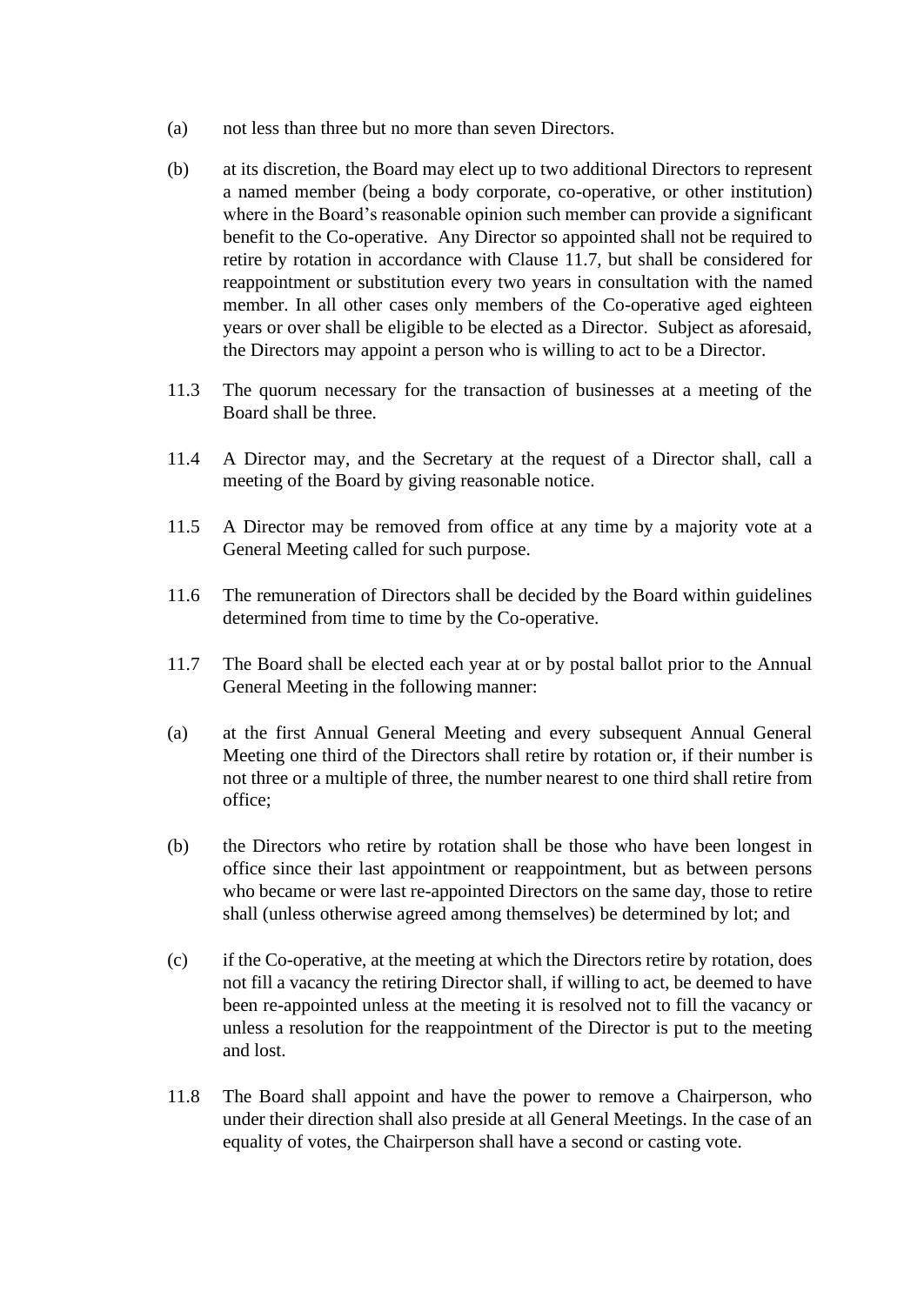- 11.9 The Board shall appoint and have the power to remove a Secretary, who shall under their direction keep minutes of all Board Meetings and of all General Meetings.
- 11.10 The Board may appoint and have the power to remove a Treasurer, who shall under their direction keep proper accounts of the Co-operative's financial affairs.
- 11.11 The Board may appoint and have the power to remove (subject to any contract arrangements which may be in place) a manager or organisation ("the Manager") to whom they may delegate the day-to-day management of the Cooperative.
- 11.12 The Board shall also have the power to appoint and to remove other employees of the Co-operative as may be required to further its objectives.
- 11.13 The Board may exercise any powers (including its borrowing powers) which may be exercised by the Co-operative, other than those that must by these Rules or by statute be exercised by a General Meeting.
- 11.14 The Board may delegate any of their powers to any committee consisting of two or more Directors. Any such delegation may be subject to any conditions the Board may impose.
- 11.15 The Board may, by power of attorney or otherwise, appoint any person to be the agent of the Co-operative for such purpose and on such conditions as they may determine.
- 11.16 A resolution in writing signed by all the Directors entitled to receive notice of a meeting of the Board or of a committee of the Board shall be as valid and effectual as if it had been passed at a meeting of the Board or (as the case may be) a committee of the Board duly convened and held and may consist of several documents in the like form each signed by one or more Directors.
- 11.17 The Board shall have the power to make and revoke from time to time bylaws that are binding on the Co-operative.

#### **12. MANAGER**

- 12.1 The Manager appointed by the Board in accordance with Rule 11.11:-
	- (a) shall be responsible for the day to day management of the Co-operative;
	- (b) shall attend meetings of the Board for the sole purpose of accounting to the Board;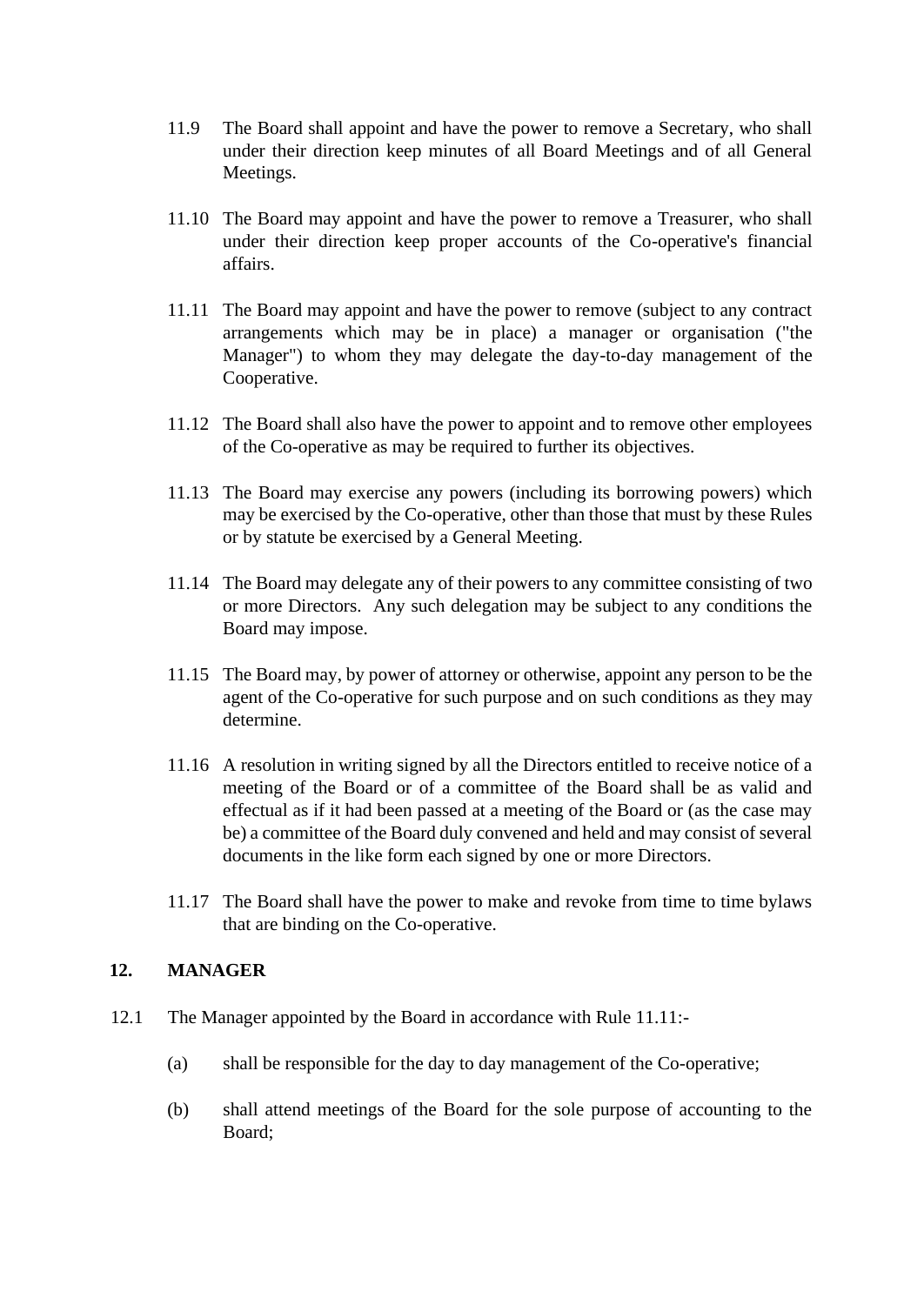- (c) shall have the power to engage, suspend, discipline or discharge anybody employed by the Co-operative; and
- (d) shall have any other powers delegated to her or him by the Board.
- 12.2 The Manager's remuneration shall be determined by the Board.

# **13. SHARE CAPITAL**

- 13.1 The shares of the Co-operative shall be par shares of the nominal value of £1.00. Each member shall hold at least the minimum level of shareholding set by the Board from time to time and no member may hold more than the maximum shareholding permitted by law. Shares shall normally be paid for in full on allotment, but the Board may at its discretion permit a member to defer payment.
- 13.2 Shares will be withdrawable and transferable only in accordance with the provisions of these Rules.

# **14. TRANSFERENCE OF SHARE CAPITAL**

- 14.1 A member may apply at any time that some or all of her/his/its shares shall be transferred to another person. No transfer shall be valid unless the consent of the Board has first been obtained. The Secretary shall record every transfer by making appropriate entries in the register of members and no transfer shall be deemed to have taken effect until such entries are made. The Board shall not consent to the transfer of any share to a person who:-
	- (a) is not a member, unless that person is qualified to be a member under Rule 5; or
	- (b) is a member holding the maximum number of shares permitted by the Act.
- 14.2 Any application to transfer shares must:-
	- (a) give details of the shares to be transferred;
	- (b) be signed by the transferor; and
	- (c) be signed by the transferee to the effect that they accept the conditions attached to the shares to be transferred.

# **15. WITHDRAWALS OF SHARE CAPITAL**

15.1 Subject to the approval of the Board and not earlier than the date 5 years from the date of registration of these Rules (other than in the event of death or bankruptcy of a member), shares may be withdrawn by members upon giving six weeks' notice to the Cooperative, provided that: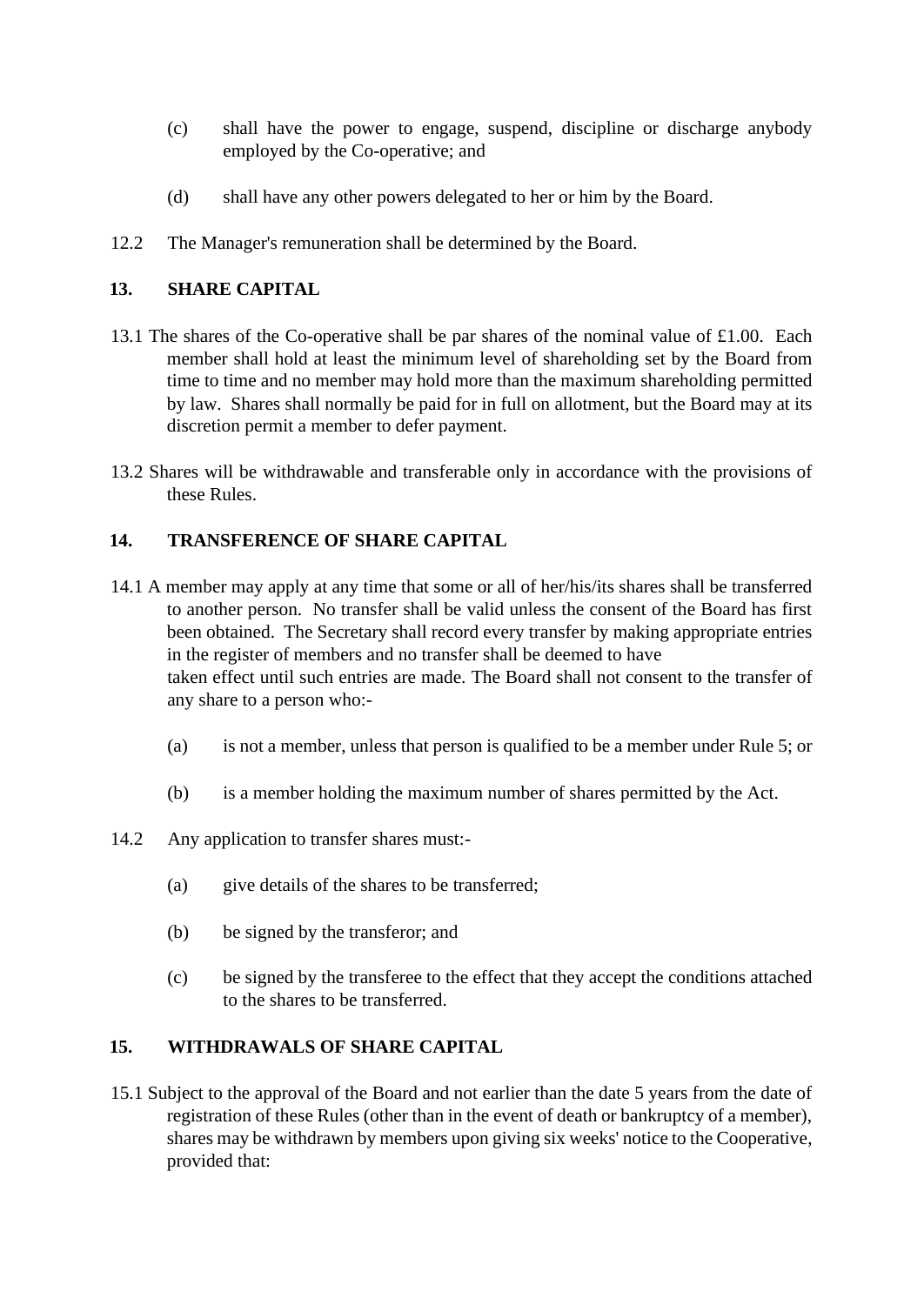- (a) the notice to withdraw shares must give details of the shares to be withdrawn and be signed by the selling member;
- (b) not more than 5% of the issued share capital as at 1st January in each year (including all sums under notice of withdrawal at that date), shall be withdrawable during the ensuing year, and if requests for more than this are received in any one year, all withdrawals shall be paid in the order in which the notices were received by the Co-operative; and
- (c) the right to withdraw may be suspended by the Board either wholly or partially and either indefinitely or for a fixed period. The suspension shall extend and apply to all notices of withdrawal, which have been received and remain unpaid at the time the resolution suspending the right to withdraw is passed by the Board. Where the suspension is for a fixed period, such period may be extended from time to time by the Board.
- 15.2 Except where otherwise provided in these Rules, the amount to be paid to a member on withdrawal shall be the amount credited as paid on the share or shares to be withdrawn.

## **16. LIEN ON SHARES**

The Co-operative shall have a lien on the shares of a member for any debt due to it by the member and may set off any sum standing to the member's credit including any loan money, interest and dividends in or towards the payment of such debt.

## **17. BORROWINGS**

The Co-operative shall have power to:

- 17.1 borrow and to guarantee or become liable for the payment of money, or for the performance of any obligation, to issue loan stock, debentures or other securities and to secure such payment or performance by the mortgage or charge of any or all of its property or assets provided that:-
	- (a) the amount outstanding does not exceed  $£10$  million;
	- (b) the Society shall not carry on a deposit taking business within the meaning of the Banking Act 1987 but may accept deposits subject to the limits provided for in the Act; and
	- (c) the interest payable on borrowings, other than from institutions authorised under the Banking Acts shall not exceed the rate of interest necessary to obtain and retain borrowings required to carry out the business of the Co-operative.
	- 17.2 receive gifts and donations towards its objects; and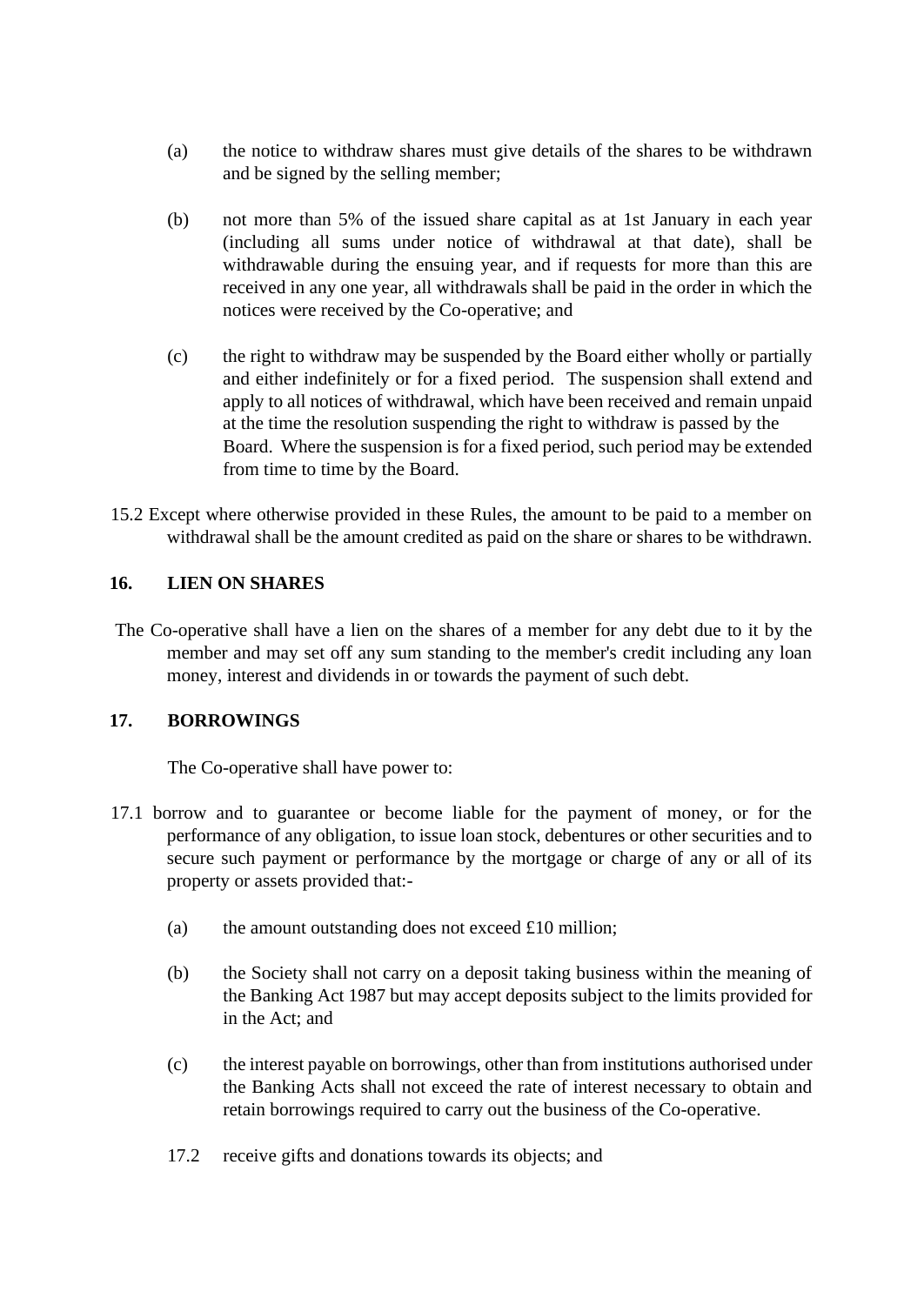17.3 receive interest free loans towards its objects subject to the limit in Rule 17.1(a).

## **18. AUDIT**

- 18.1 Where required under company law, the Co-operative shall appoint in each financial year an auditor qualified under Section 7 of the Friendly and Industrial and Provident Societies Act 1968 to audit the accounts and balance sheet of the Co-operative for that year. Where an audit is not required under company law an audit may be required by members if more than 10% of the members of the Co-operative so elect. The option to continue the audit exemption where applicable will be put before members at the Annual General Meeting.
- 18.2 The Co-operative's auditor shall have the rights as to notice of, and attendance and audience at General Meetings, access to books and the supply of information as are prescribed by that Act.
- 18.3 The re-appointment of, or the appointment of an auditor in place of, an auditor appointed to audit the accounts of the Co-operative for an immediately preceding year shall be carried out in accordance with Sections 5 and 6 of the said Act.
- 18.4 Every year, the Secretary shall send to the Financial Services Authority (in the form and at the time prescribed by law), or not later than three months after the date prescribed by him, the annual return relating to affairs of the Co-operative for the last accounting year, together with:-
	- (a) a copy of the report of the auditor on the Co-operative's accounts for the period included in the return; and
	- (b) a copy of every balance sheet drawn up during that period and of the report of the auditor thereon.

### **19. PROCEEDINGS ON DEATH OR BANKRUPTCY OF A MEMBER**

- 19.1 Upon a claim being made by the personal representative of a deceased member or the trustee in bankruptcy of a bankrupt member to any property in the Co-operative belonging to the deceased or bankrupt member, the Co-operative shall transfer or pay such property to which the personal representative or trustee in bankruptcy has become entitled as the personal representative or trustee in bankruptcy may direct them.
- 19.2 A member may in accordance with the Act nominate any individual or individuals to whom any of her/his property in the Co-operative at the time of her/his death shall be transferred, but such nomination shall only be valid to the extent of the amount for the time being allowed in the Act. Subject to the consent of the Board (such consent not to be unreasonably withheld) and on receiving a satisfactory proof of death of a member who has made a nomination, the Co-operative shall, in accordance with the Act, either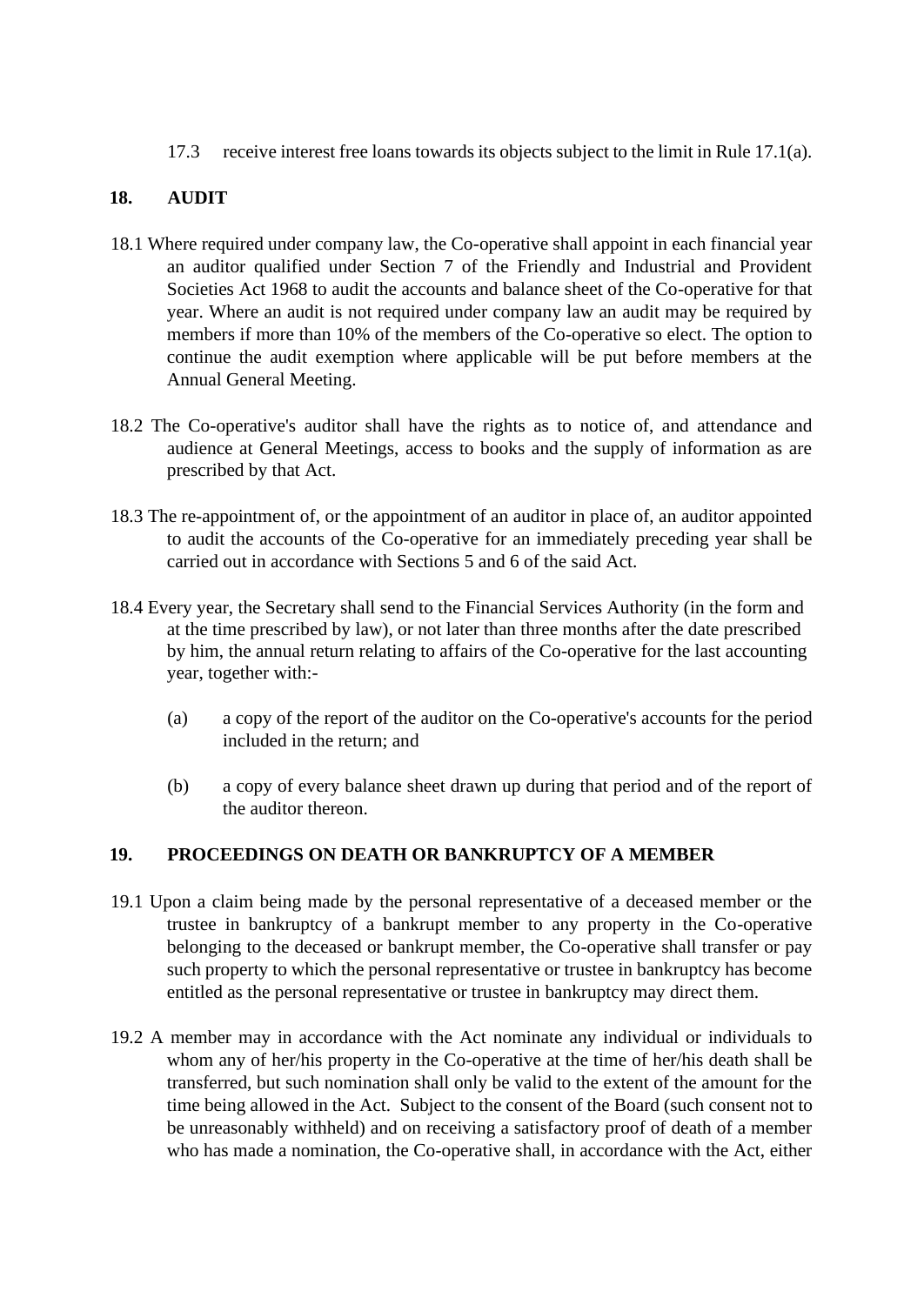transfer or pay the full value of the property comprised in the nomination to the person entitled thereunder.

#### **20. SEAL**

The Co-operative shall have a seal kept in the custody of the Secretary and used only by the authority of the Board. Sealing shall be attested by the signature of two Directors or of one Director and the Secretary for the time being.

### **21. APPLICATION OF PROFITS**

- 21.1 The profits of the Co-operative shall be applied as follows and in such proportions and in such manner as may be decided by the Co-operative at the Annual General Meeting:-
	- (a) firstly, to a general reserve for the continuation and development of the Cooperative and the furtherance of its objectives;
	- (b) secondly, in paying a dividend to its members; and
	- (c) thirdly, in making payments for social or charitable purposes within the community served by the Co-operative.
- 21.2 The Board shall have the power to pay interim dividends without the approval of a General Meeting.

### **22 DISSOLUTION**

- 22.1 The Co-operative may at any time be dissolved with the consent of three-quarters of the members, testified by their signatures, or in the case of bodies corporate, by the signature of any of their officers acting under their authority (subject to Section 19 (2) of the Act, to an instrument of dissolution in the form prescribed by the Treasury Regulations; or by winding up in the manner provided by the Act.
- 22.2 On the dissolution or winding up of the Co-operative, after the satisfaction of all its debts and liabilities, the assets remaining may be distributed amongst the members of the Cooperative at the time of dissolution in proportion to their shareholdings.

#### **23. DISPUTES**

Any dispute of the kind referred to in Section 60 (1) of the Act shall proceed in accordance with the provision of that Act as amended by Section 83 of the Friendly Societies Act 1992.

### **24. INTERPRETATIONS**